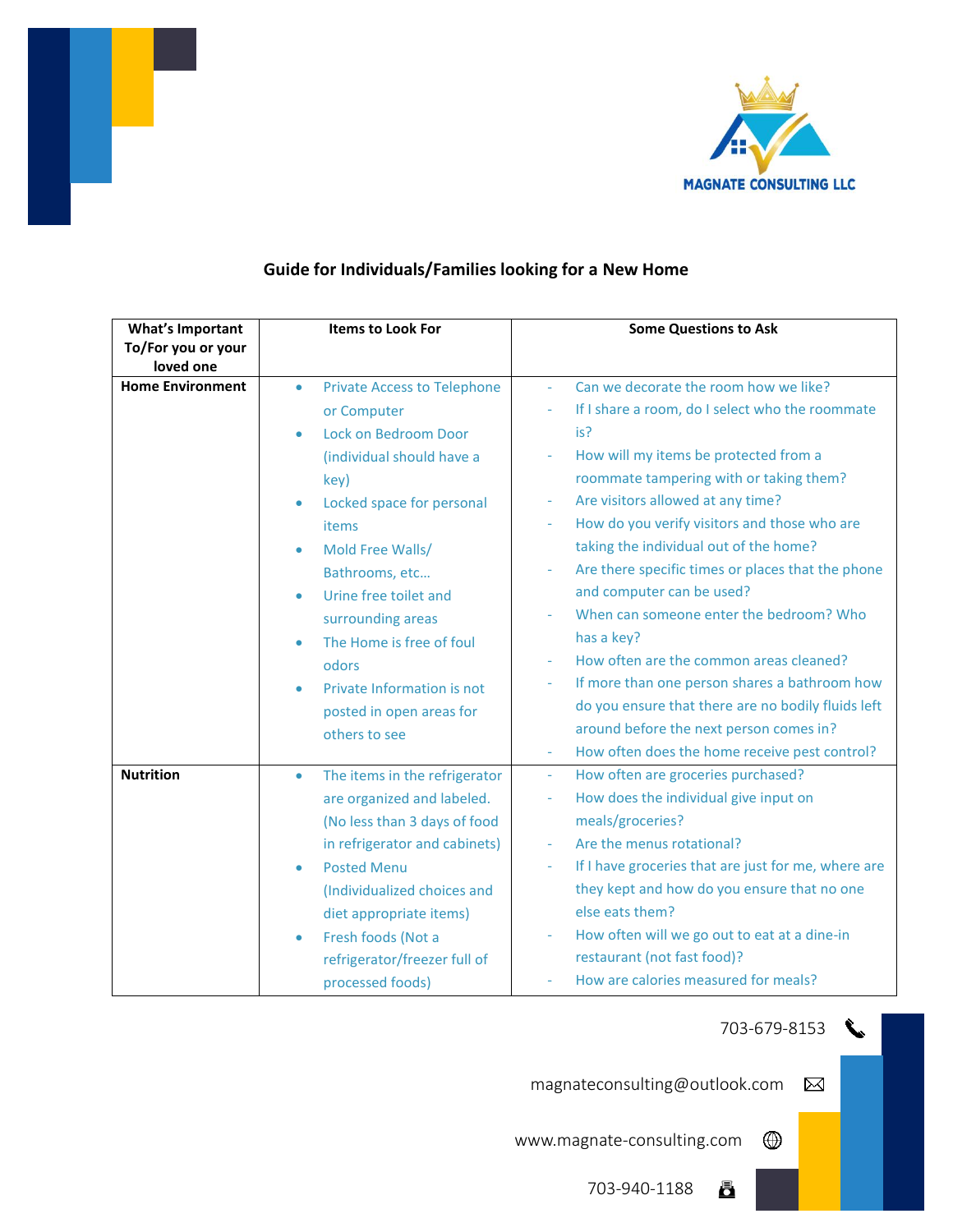

|                                   | A Calendar that shows<br>۰<br>dining out options (not just<br>fast food)<br>Recipes for the menu<br>$\bullet$ |                                                                                                                                                                                                                                                                                                                                                                                                                                                                                                                                                                                                                                                                                                                                                                                                                                                  |
|-----------------------------------|---------------------------------------------------------------------------------------------------------------|--------------------------------------------------------------------------------------------------------------------------------------------------------------------------------------------------------------------------------------------------------------------------------------------------------------------------------------------------------------------------------------------------------------------------------------------------------------------------------------------------------------------------------------------------------------------------------------------------------------------------------------------------------------------------------------------------------------------------------------------------------------------------------------------------------------------------------------------------|
| <b>Health</b>                     | <b>Gym/ Exercise Activities</b><br>۰<br>Locked area for medications                                           | How often will I be able to go to the gym?<br>$\omega$<br>If I play on a sports team, how will I get to<br>practice?<br>How do you encourage wellness and exercise<br>activities?<br>Where will my medications be kept?<br>How are staff made aware of my allergies and/or<br>any medical protocols that I have?<br>What is the process for scheduling and<br>completing medical appointments?<br>Who is notified about the results of my medical<br>appointments?<br>Do you utilize a specific pharmacy for everyone?<br>Who makes sure that the scripts match my<br>medications every month and the MAR reflects<br>any changes?<br>If I have to be taken to urgent care or the<br>emergency room but there is only one staff on<br>shift, what happens?<br>Are all staff CPR/First Aid/AED certified?<br>What is the staffing ratio/schedule? |
| Community<br>Activities/Inclusion | <b>Calendar for Community</b><br>$\bullet$<br><b>Activities</b>                                               | How are individuals' activities incorporated into<br>$\equiv$<br>the calendar?<br>How many days a week do you plan on being out<br>in the community?<br>Are there opportunities for individual community<br>activities or is everything as a group?                                                                                                                                                                                                                                                                                                                                                                                                                                                                                                                                                                                              |

r



 $\bigcirc$ 

magnateconsulting@outlook.com  $\boxtimes$ 

www.magnate-consulting.com

703-940-1188 <u>a</u>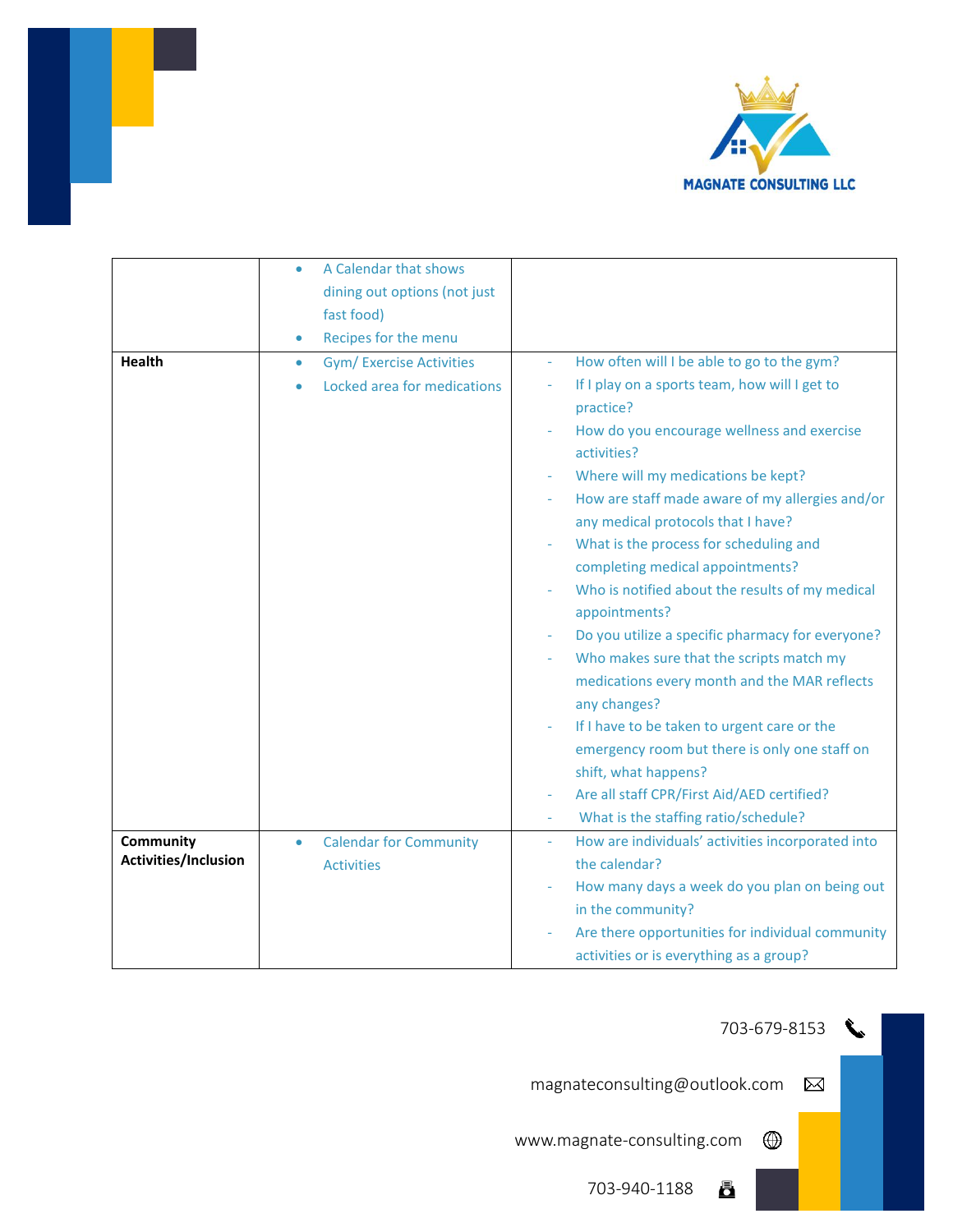

|               |                                              | Are the community activities with a wide variety                     |
|---------------|----------------------------------------------|----------------------------------------------------------------------|
|               |                                              | of people in the community and not just                              |
|               |                                              | housemates/others in programs like this one?                         |
|               |                                              | Is there a company vehicle or do staff use their                     |
|               |                                              | personal vehicles?                                                   |
|               |                                              | If staff use their personal vehicles, do you obtain                  |
|               |                                              | a copy of their driving record and verify their                      |
|               |                                              | auto insurance?                                                      |
|               |                                              | Are all of their vehicles required to have a                         |
|               |                                              | current inspection?                                                  |
|               |                                              | If everyone in the house does not want to go on                      |
|               |                                              | a scheduled activity, does that mean my loved                        |
|               |                                              | one will not be able to go? What happens if this                     |
|               |                                              | becomes a pattern?                                                   |
|               |                                              | Do we pay for transportation to activities, work                     |
|               |                                              | and medical appointments?                                            |
| <b>Safety</b> | <b>Evacuation Plans</b><br>۰                 | How often are fire and emergency drills<br>$\overline{\phantom{a}}$  |
|               | <b>Fire Extinguishers</b>                    | completed?                                                           |
|               | <b>Emergency Numbers posted</b><br>$\bullet$ | What is the emergency shelter location for this                      |
|               | near the telephone                           | home?                                                                |
|               | <b>Emergency Food (Enough</b><br>$\bullet$   | How often are fire extinguishers checked?                            |
|               | for individuals and staff for                | Are staff trained on PASS for use of Fire                            |
|               | 3 days)                                      | extinguishers?                                                       |
|               | <b>Emergency Water (Enough</b>               | How often is the emergency food checked                              |
|               | for individuals and staff for                | and/or replaced?                                                     |
|               | 3 days, 1 gallon per person                  | If I have a special diet, how will my special diet<br>$\blacksquare$ |
|               | per day)                                     | items included in the emergency food?                                |
|               | Lights outside when it is                    | How many first aid kits are in the home? How                         |
|               | dark                                         | often are the items replaced?                                        |
|               | Walkways and doors free of                   | Are first aid kits in the vehicles?                                  |
|               | hazards                                      |                                                                      |
|               | <b>First Aid Kit</b>                         |                                                                      |

703-679-8153 magnateconsulting@outlook.com  $\boxtimes$ www.magnate-consulting.com  $^{\circledR}$ 

> 703-940-1188 8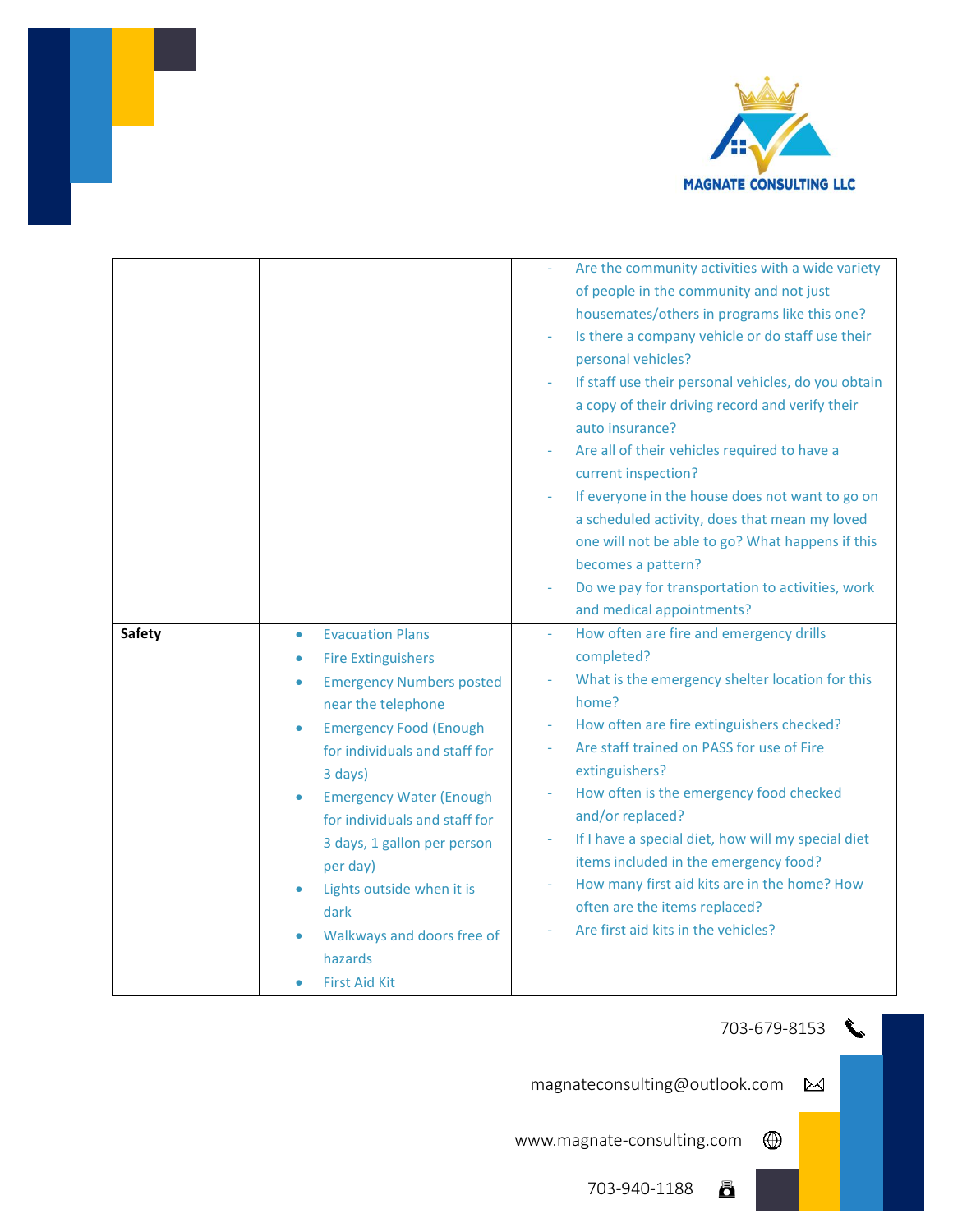

|                           |                              | If an emergency happens in the community does                            |
|---------------------------|------------------------------|--------------------------------------------------------------------------|
|                           |                              | staff have emergency numbers for the                                     |
|                           |                              | individuals in their possession?                                         |
| <b>Individual Funds</b>   | <b>Petty Cash</b><br>۰       | How is room and board calculated? What does                              |
|                           | <b>Invoices and Receipts</b> | this include?                                                            |
|                           |                              | When is room and board due?                                              |
|                           |                              | If I have spending money may I keep it in my own                         |
|                           |                              | wallet?                                                                  |
|                           |                              | If I receive pay from work, how is this tracked                          |
|                           |                              | and recorded?                                                            |
|                           |                              | If I cannot handle my own funds, how are they                            |
|                           |                              | kept and tracked?                                                        |
|                           |                              | How is my spending reported to my rep payee?<br>$\overline{\phantom{a}}$ |
| <b>In-Home Activities</b> | TV in common area<br>٠       | Is there a limit on when I can watch TV?<br>$\equiv$                     |
|                           | Games                        | Can I have a TV in my room?                                              |
|                           | <b>Books/Magazines</b><br>۰  | If I don't have a personal TV, how will I be able to<br>٠                |
|                           |                              | watch some of my favorite shows on the TV in                             |
|                           |                              | the living room/common area?                                             |
|                           |                              | What games/activities do you have here in the                            |
|                           |                              | house for leisure?                                                       |
| Communication             | <b>Open Communication</b>    | How often is the team updated on the                                     |
| with the Support          |                              | individual's progress/lack of progress/concerns                          |
| <b>Team</b>               |                              | etc?                                                                     |
|                           |                              | What type of incidents will we be notified about                         |
|                           |                              | and when?                                                                |
|                           |                              | Do we receive any paperwork or documentation                             |
|                           |                              | from your program on a regular basis?                                    |
|                           |                              | If I work or attend a day program, how often do                          |
|                           |                              | you communicate with them?                                               |

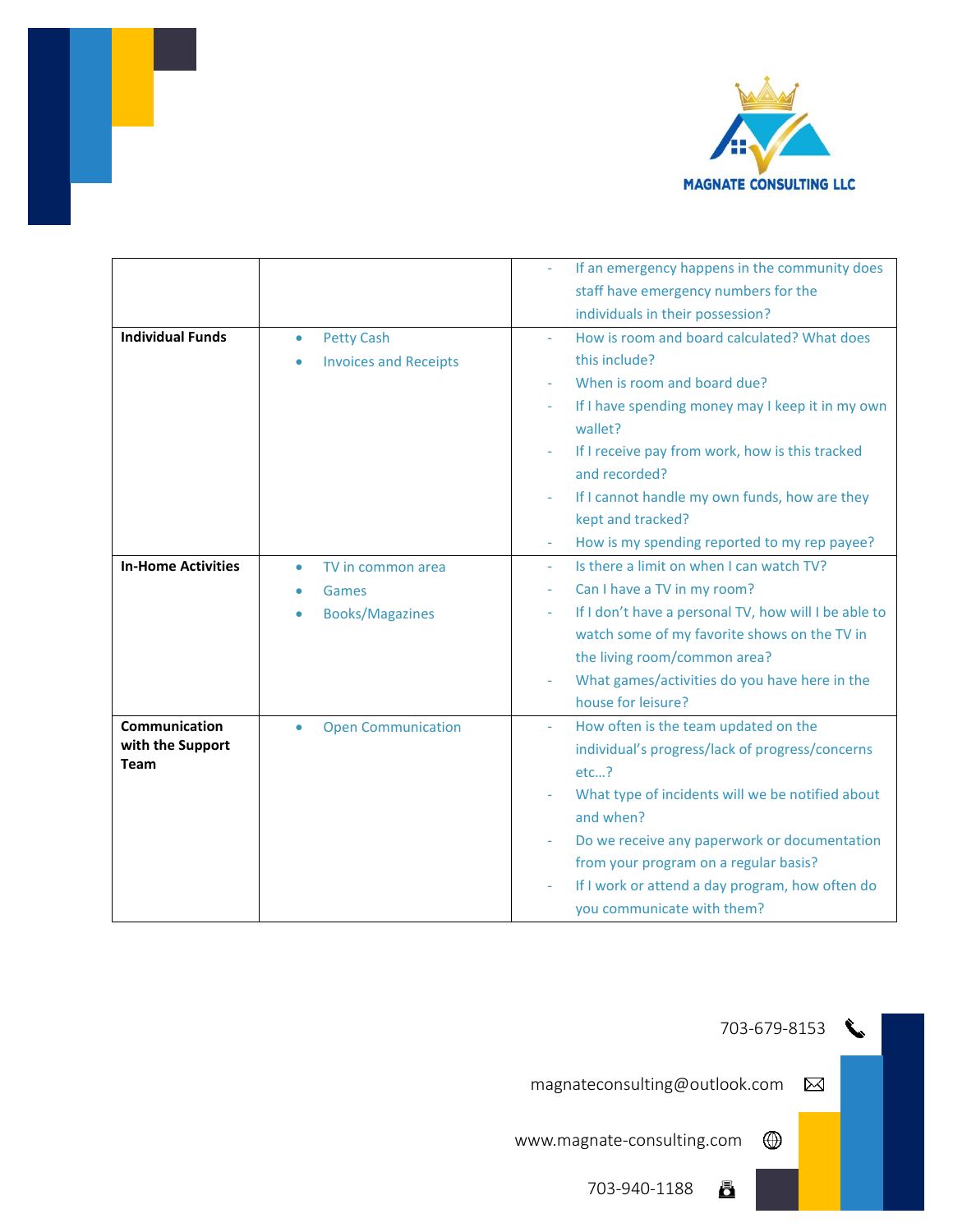



## **Easing the thoughts of placing your loved one with a New Provider**

Every year numerous business owners complete an extensive process (on average the total process takes 1-1.5 years) to open a group home for individuals with DD. After obtaining a license they have to continue making a name for themselves and hopefully turn referrals to individuals who are admitted. Some new providers may have just opened their doors and others may have two or three years under their belt. Here are some questions to ask that can help ease your mind and make you feel more comfortable having your loved one move to a new provider.

| <b>Operation</b>                                                                                                                                                                                                                                                  | <b>Staffing</b>                                                                                                                                                                                                                                                                                                                                                                                                                                       | <b>Experiences</b>                                                                                                                                                                                                                                                                               |
|-------------------------------------------------------------------------------------------------------------------------------------------------------------------------------------------------------------------------------------------------------------------|-------------------------------------------------------------------------------------------------------------------------------------------------------------------------------------------------------------------------------------------------------------------------------------------------------------------------------------------------------------------------------------------------------------------------------------------------------|--------------------------------------------------------------------------------------------------------------------------------------------------------------------------------------------------------------------------------------------------------------------------------------------------|
| How long have you been<br>operating?<br>Do you plan to expand or<br>open other homes?<br>What is your owner and<br>program director's<br>experience in this field?<br>Is the company required<br>to have reserve funds in<br>case Medicaid postpones<br>payments? | What trainings do all your<br>$\bullet$<br>staff receive?<br>Are there additional trainings<br>$\bullet$<br>required for your staff above<br>the mandates given by the<br>state?<br>How many administrators do<br>$\bullet$<br>you have? Do you have a PRN<br>pool of staff?<br>What's your staffing plan<br>$\bullet$<br>when a staff calls out or takes<br>off?<br>How is your staff turnover?<br>$\bullet$<br>What's your average staff<br>tenure? | Have you handled any tough<br>$\bullet$<br>situations with any<br>individuals you've<br>supported?<br>Have you helped individuals<br>$\bullet$<br>age in place?<br>What is your personal<br>definition of person-<br>centered?<br>What does it mean to have<br>$\bullet$<br>community inclusion? |